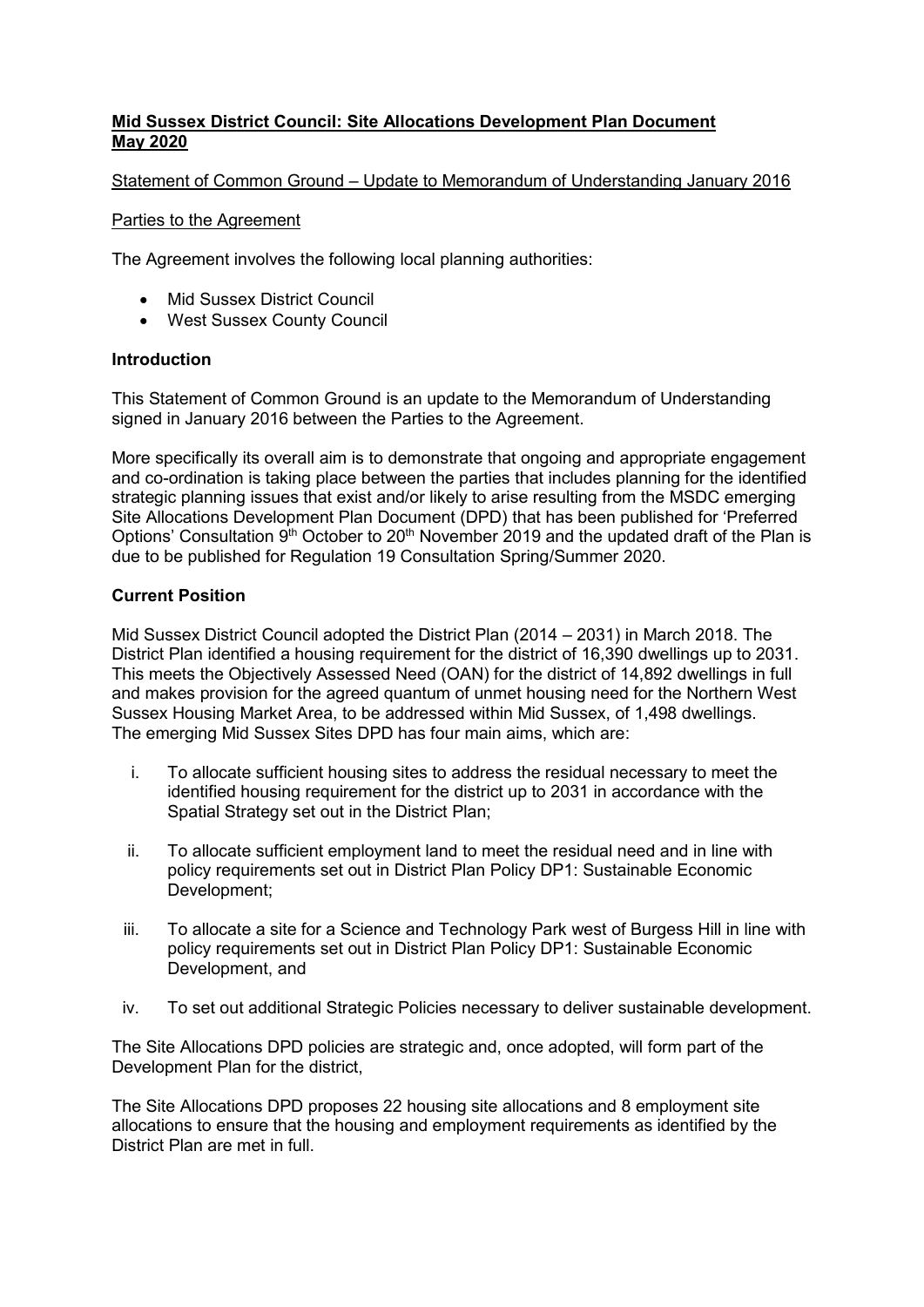The Site Allocations DPD has been informed by a comprehensive suite of technical evidence, including Sustainability Appraisal and Habitats Regulations Assessment.

### **Strategic Planning Issues**

The following strategic/ cross-boundary planning issues have been identified that relate to the Mid Sussex Site Allocations DPD and the Parties:

### **1. Strategic Highway Matters**

Policy SA 35: Safeguarding of Land for and Delivery of Strategic Highway Improvements of the emerging Sites DPD identifies five junctions where strategic highway schemes are required. These are:

- A264 Corridor at Copthorne Hotel Junction
- A22 Corridor at Felbridge, Imberhorne Lane and Lingfield Junctions
- A23/A2300 Junction

The policy commits the Council to work in partnership to undertake detailed feasibility work for these junctions and to safeguard land to facilitate the delivery of these schemes and, if necessary, working in partnership with West Sussex County Council, to use Compulsory Purchase Powers to enable delivery and bring forward the identified transport schemes, to support delivery of the development plan.

The Parties agree that transport schemes are required at these locations and commit to continue to work together, along with Surrey County Council and Tandridge District Council where appropriate, to progress detailed feasibility work and to assist in bringing forward schemes at these locations.

# **2 Sustainable Transport Matters**

Highway infrastructure mitigation will only be considered once all relevant sustainable travel interventions (for the relevant corridor) have been fully explored and have been taken into account in terms of their level of mitigation.

DP 21 of the District Plan 2014 – 2031 ensures that development supports the objectives of the West Sussex Transport Plan 2011 – 2026 and contributes towards delivering sustainable development and appropriate infrastructure. The West Sussex Transport Plan 2011 – 2026 outlines a strategy that seeks to tackle the identified transport issues by ensuring that new development contributes to delivering the strategy with all new developments contributing to improving public transport facilities and networks and increasing the use of sustainable modes of transport.

# **3 Other Transport Matters**

The Sites DPD also includes two other policies relating to transport schemes:

- SA 36: Wivelsfield Railway Station, and
- SA 37: Burgess Hill/ Haywards Heath Multifunctional Network

These policies seek to safeguard land to assist the delivery of schemes to enhance Wivelsfield Railway Station and to provide a multi-functional network between Burgess Hill and Haywards Heath. Both policies include wording, agreed by the Parties, referring to the potential use of Compulsory Purchase Powers, to support delivery should this be necessary.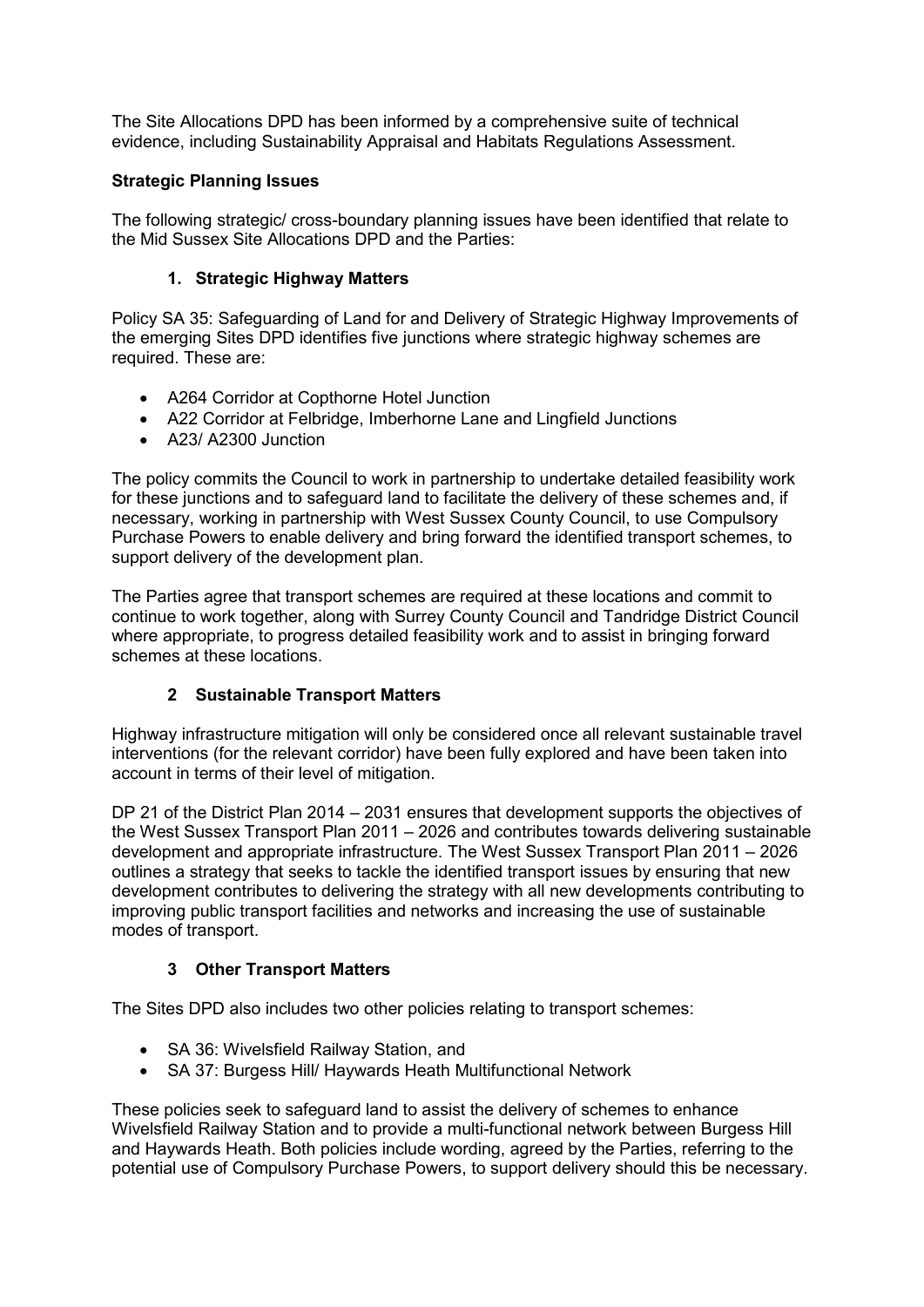The Parties agree that these policies are appropriate and commit to continue to work together, and with other partners, where appropriate, to progress and bring forward schemes at these locations.

# **4 Transport Evidence**

The Site Allocations DPD work is informed by a suite of technical evidence including the Mid Sussex Transport Study 2019 that comprehensively tests the emerging Sites DPD options to ensure there is an appropriate understanding of the impact of the proposals on the highway network. This work has been undertaken in partnership with West Sussex County Council and is iterative with a recognition that further work is needed up to submission of the Publication version of the plan.

The Parties agree that the evidence is fit-for-purpose for the purpose of preparing a Site Allocations DPD, and along with future iterations of work up to completion of the Publication version of the plan, for submission to the Secretary of State.

# **5 Proposed Site Allocations**

The emerging Site Allocations DPD proposes 22 housing allocations, 7 employment allocations and one Science and Technology Park to the west of Burgess Hill.

Detailed policy requirements have been developed for the proposed allocations in the Plan (Policies SA1 to SA38) that are published for consultation. These policy requirements have been developed in consultation with stakeholders, including West Sussex County Council and so the wording should reflect comments already received from the County Council. In particular, where the policy requirements relate to highways, education, Minerals and Waste, flood risk, library services or other county matters, the wording has been developed through ongoing positive engagement between the Parties, taking account of the advice contained in County's response to the Regulation 18 Consultation.

The Parties agree these allocations represent an appropriate strategy, and in particular, that the policy wording that overlaps with County responsibilities reflect ongoing engagement between the Parties. This does not preclude the Parties for continuing to work together and refining the policy wording up to submission of the Publication version of the plan.

### **6 Education**

With regard to SA 20: Land South and West of Imberhorne Upper School, Imberhorne Lane, East Grinstead, West Sussex County Council confirms its support for the proposed expansion of Imberhorne Upper School created by the re-location of and amalgamation with Windmill Lane (Lower School), subject to viability testing.

The site specific policy requirements include reference to any Minerals or Waste Safeguarding sites and policies where they are relevant.

### **Liaison**

The parties have engaged on an ongoing basis throughout the preparation of the Sites DPD with officer meetings taking place at regular intervals. Specific engagement has also taken place at key stages during plan preparation Including revision of the methodology for identifying sites for potential allocation, including for the Strategic Housing and Employment Land Availability Assessment (SHELAA) and for site selection, and during preparation of the Draft Plan at 'Preferred Options' (Regulation 18) and submission Draft Plan (Regulation 19)